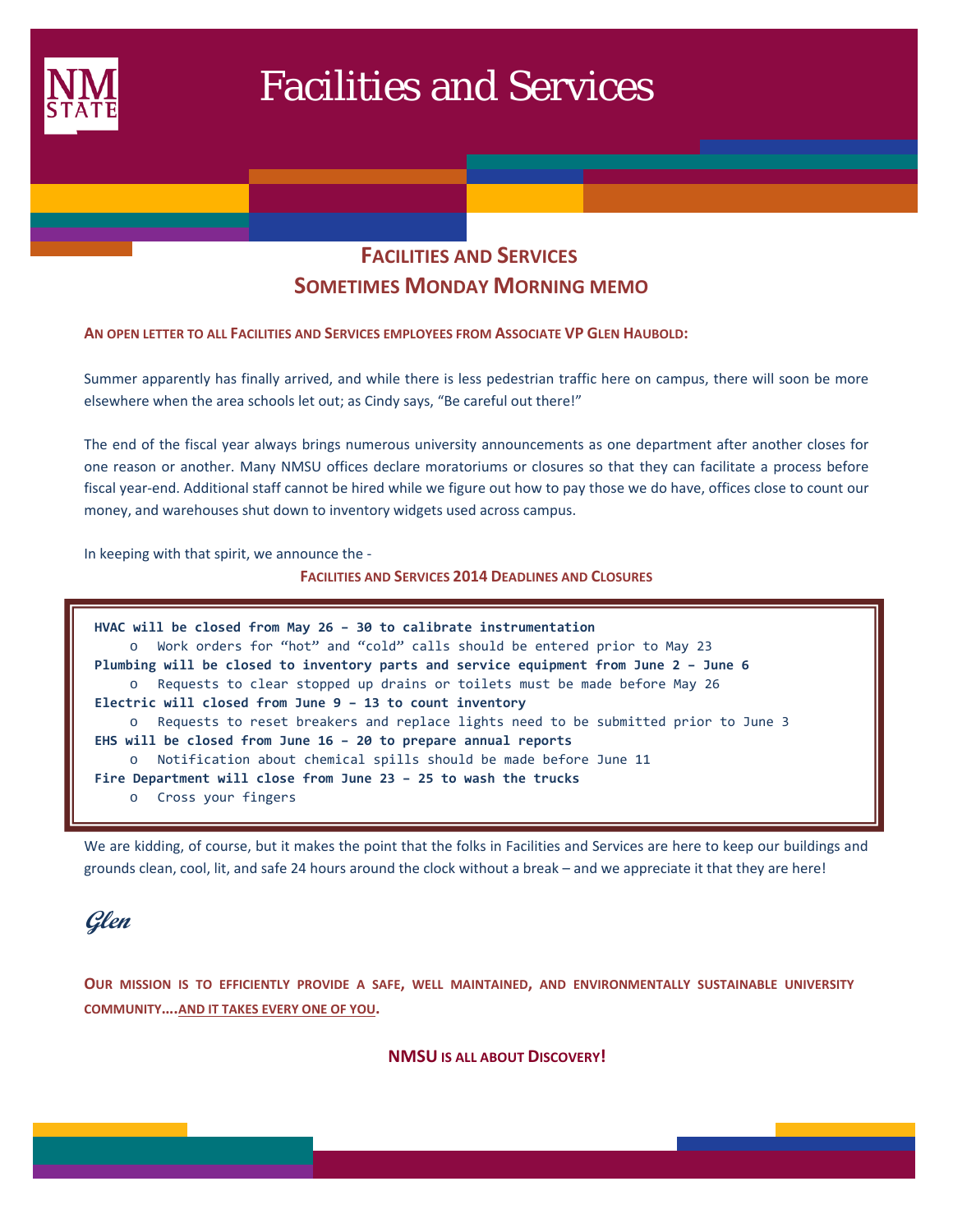# **FACILITIES AND SERVICES JUNE 2014 NEWSLETTER**

## **PERSONNEL OUR MOST IMPORTANT RESOURCE**

**WELCOME TO: …JAMES BIZZELL**, **FERNANDO CANALES**, **DIEGO MENDOZA**, **ROBERT FRANK**, **ROBERTO CEDILLO**, and **ROBERT MARTINEZ**, Facilities Technicians; **MANNY ROBLES**, **JOSE MENDOZA**, and **MICHAEL TENNYSON**, Laborers (Grounds); and **SUZANNE MONTES**, Facilities Space Planner.

**BEST WISHES TO: …CYNTHIA VASQUEZ**, Custodial Supervisor, **SATIVA CRUZ**, Student Assistant (Sustainability Office), **NAKISHA ANTONIO**, Student (Assistant Grounds), and **IGNACIO CEBALLOS**, Custodial Worker.

**WE'RE ALWAYS EXCITED WHEN WE CAN PROMOTE FROM WITHIN: JAKE VILLA**, advanced from Mover to Facilities Tech and **JOSE LOERA**, promoted from Project Manager to Assistant Director, Facilities Project Development.

*WORK AT NMSU WITH PRIDE; AGGIE PRIDE PERFORM AT THE BEST LEVEL THAT YOU POSSIBLY CAN FOCUS ON THE ENTERPRISE: STUDENTS, FACULTY, AND STAFF*

*-* NMSU PRESIDENT GARREY CARRUTHERS, PH.D.



#### **REMEMBERING THOSE WE LOST**

Fire Captain Kellen Tarkington, NMSU PD Chief Stephen Lopez, and Dean of Students Michael Jasek alongside ROTC Color Guard recognized students, faculty, staff, and alumni that have passed in the last twelve months at the Aggie Memorial Ceremony that was held on April  $30<sup>th</sup>$ . There were 219 Alumni and 50 students, faculty, and staff that passed on in this last year.





MAY 2014 **PAGE 2**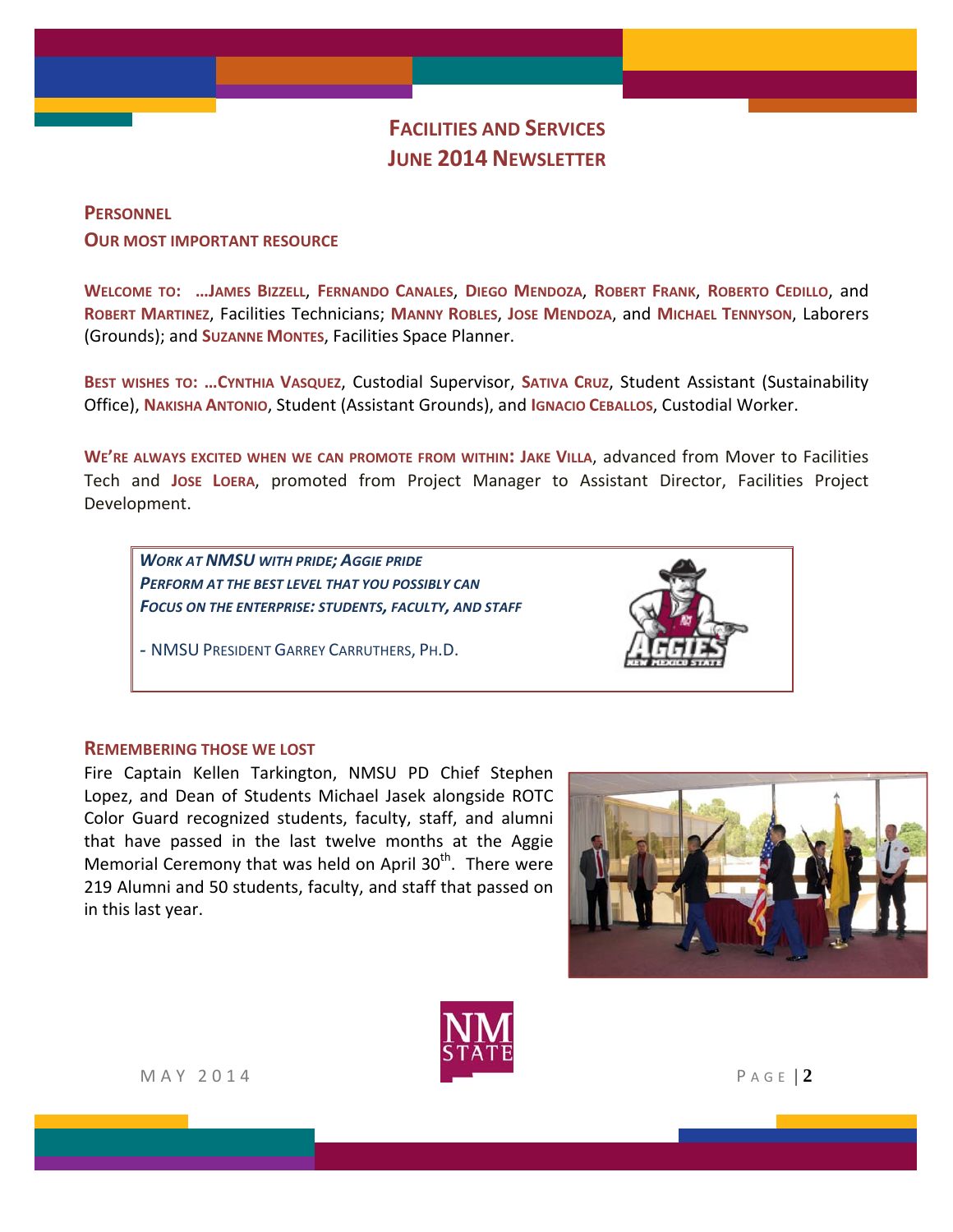## **NEW DEVELOPMENTS IN PROJECT DEVELOPMENT (PDE)**



**JOSE LOERA** is one of the Strickland Award winners for this year and he has now been promoted to an Assistant Director in the Project Development group. Mr. Loera came to NMSU in 1999 as a Lead Carpenter after working for McGinley Construction, advanced to Assistant Project Manager in 2008 and became a Project Manager in 2013. Congratulations!

#### **PSL ROOF**



One of Jose's projects is this re‐roof at PSL; he has also been busy with many projects at the Carlsbad campus as well as the NMSU Golf Course.



#### **FINANCIAL AID REMODEL**

This was another one of Jose's projects; this attractive remodel project at the entrance to Financial Aid in Ed Services is nearing completion.





MAY 2014 PAGE | **3**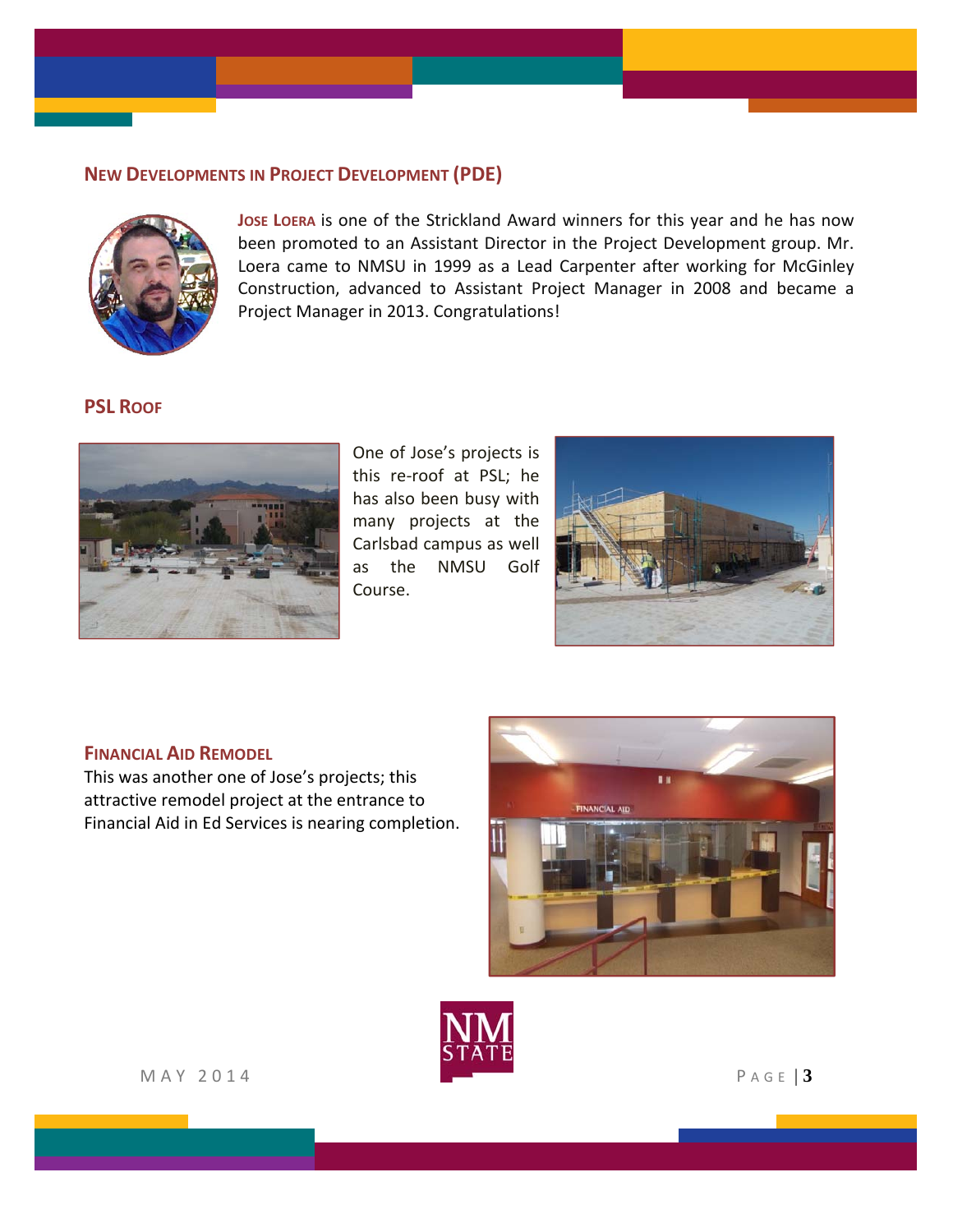#### **NEW FACILITIES SPACE PLANNER**



**SUZANNE MONTES** will soon be joining Space Management. Ms. Montes came to NMSU in 1990 as a clerical aide and has worked for Grants and Contracts, the College of Engineering, Physical Sciences Laboratory (PSL), and most recently in Administration and Finance. She has a certificate from Dona Ana Community College (DACC) in Civil Surveying Drafting and Graphic Technology as well as one in Geographic Information Systems, two associate's degrees from DACC in

Geographic Information Systems and Secretarial Administration/Microcomputer Bookkeeping, and a Bachelor's degree from NMSU in Geographic Information Systems/Business Administration.

#### **SPACE MANAGEMENT**

Speaking of space management, the annual Space Survey required by the Office of Management and Budget (and other agencies) has been emailed to departments and should be returned by July 1st. If your responsibility includes helping with this survey, the information that you furnish is provided to a number of state and federal agencies and is used in many different ways on behalf of NMSU, so we ask that you please pay particular attention to the accuracy of the information that you report. Besides being critical for our own internal records, this information has a direct bearing on cost allocations in several areas.



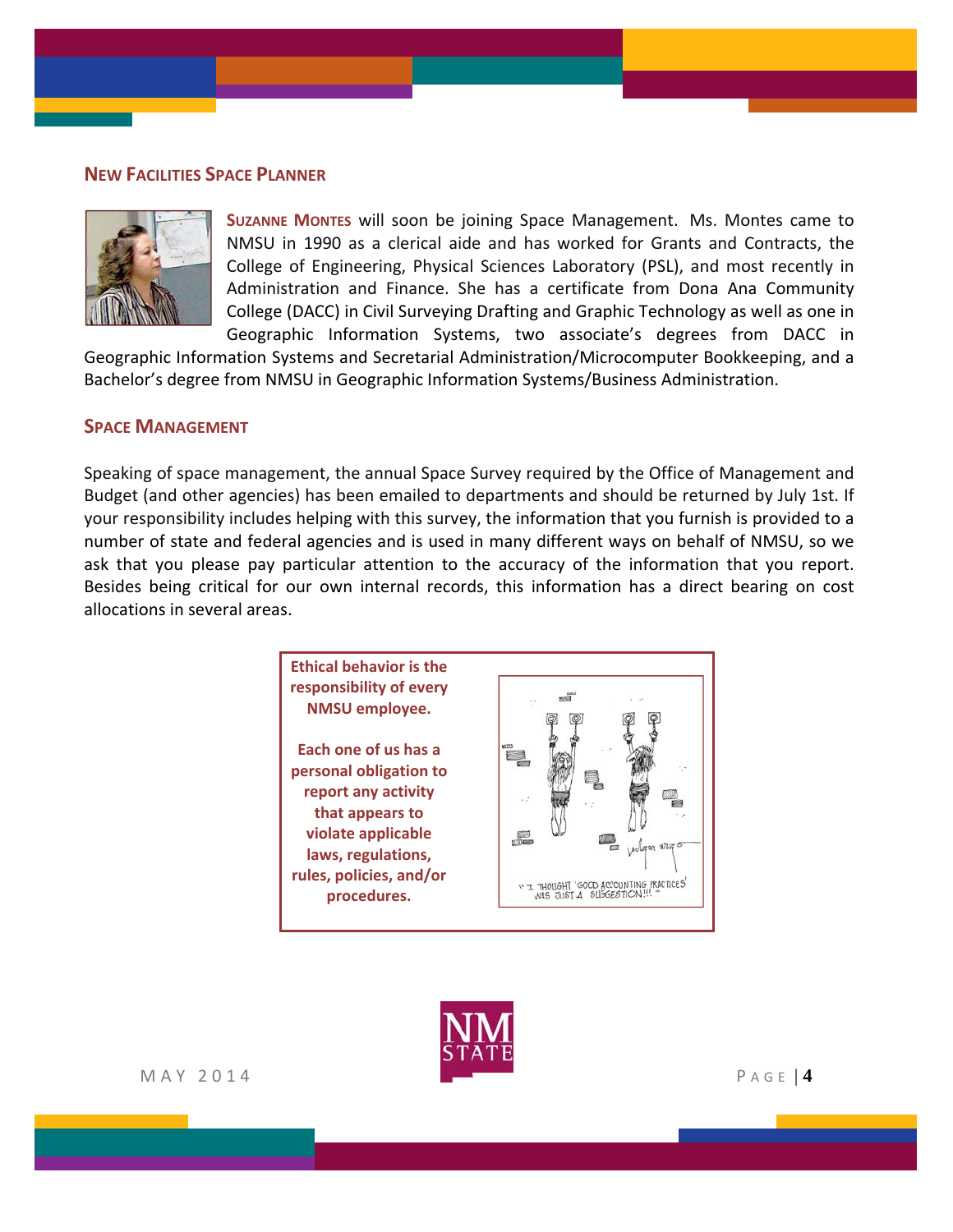### **ELECTRICAL ENCLOSURES**



Well, they did promise me burros, sombreros, and horses next time, but NMSU has some better looking electrical enclosures courtesy of the Art Department. 30 students came up with three initial designs each and then whittled the possibilities down to one final design per student. A team comprised of both Facilities and Services and Department of Art representatives voted on three final designs the students would install on the electrical enclosures near the art building by the end of the semester. You can read the entire story here:

http://newscenter.nmsu.edu//Articles/view/10341/nmsu‐art‐students‐decorate‐electrical‐enclosures





- **A SAFE ENVIRONMENT**
- **PROFESSIONAL ORGANIZATION**
- **INTEGRITY AND ACCOUNTABILITY**
- **OPEN AND RESPECTFUL COMMUNICATION**
- **TEAMWORK AND PARTNERSHIP**

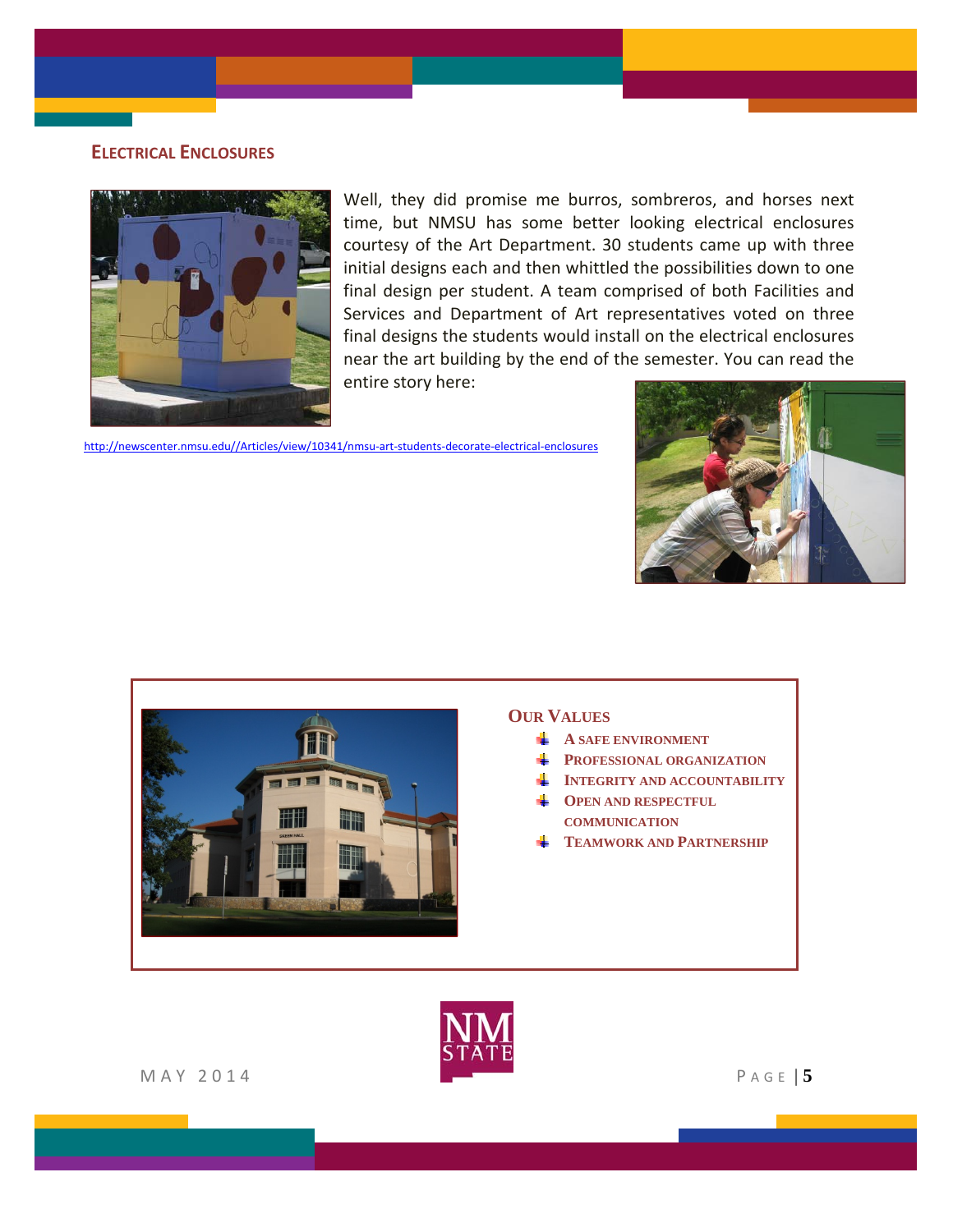#### **ENVIRONMENTAL HEALTH AND SAFETY (EHS)**



Environmental Health & Safety (EHS) worked closely with a High Hazard Remediation contractor to stabilize 50 potentially explosive chemicals that were picked up from a variety of departments on campus (photo). EHS worked closely with this contractor to identify an additional 50 unidentified chemicals picked up from campus laboratory operations. These chemicals had to be certified as deactivated prior to shipment, and the cost was \$5,500. The estimated additional cost to ship the

chemicals for incineration is \$3,000. The contractor stated that it was possible to prevent most of the work to stabilize the potentially explosive chemicals with good inventory control, and we encourage NMSU chemical users to follow EHS established procedures. We do remind everyone that currently these costs are covered without charge to the user, a practice that is becoming more and more difficult to fund.

#### **SPEAKING OF 24X7X365**

**NMSU'S FIREFIGHTERS ARE ALWAYS ON DUTY!** Deputy Chief Louis Huber spent the Spring Holiday weekend with the student firefighters, drilling alongside them on a simulated fire with a rescue at Monagle Hall. 14 full-time students are employed at the Fire Department. These drills help prepare the student firefighters for emergencies as well as teaching them how to work as a team.



# **SAVE THE DATE – 2014 ANNUAL EMPLOYEE PICNIC**

Esther, Priscilla, and the rest of the committee are hard at work on the Annual Picnic. Hold the date for Friday, June 20, 2014 from 10:30am ‐ 1:30pm in Preciado Park.

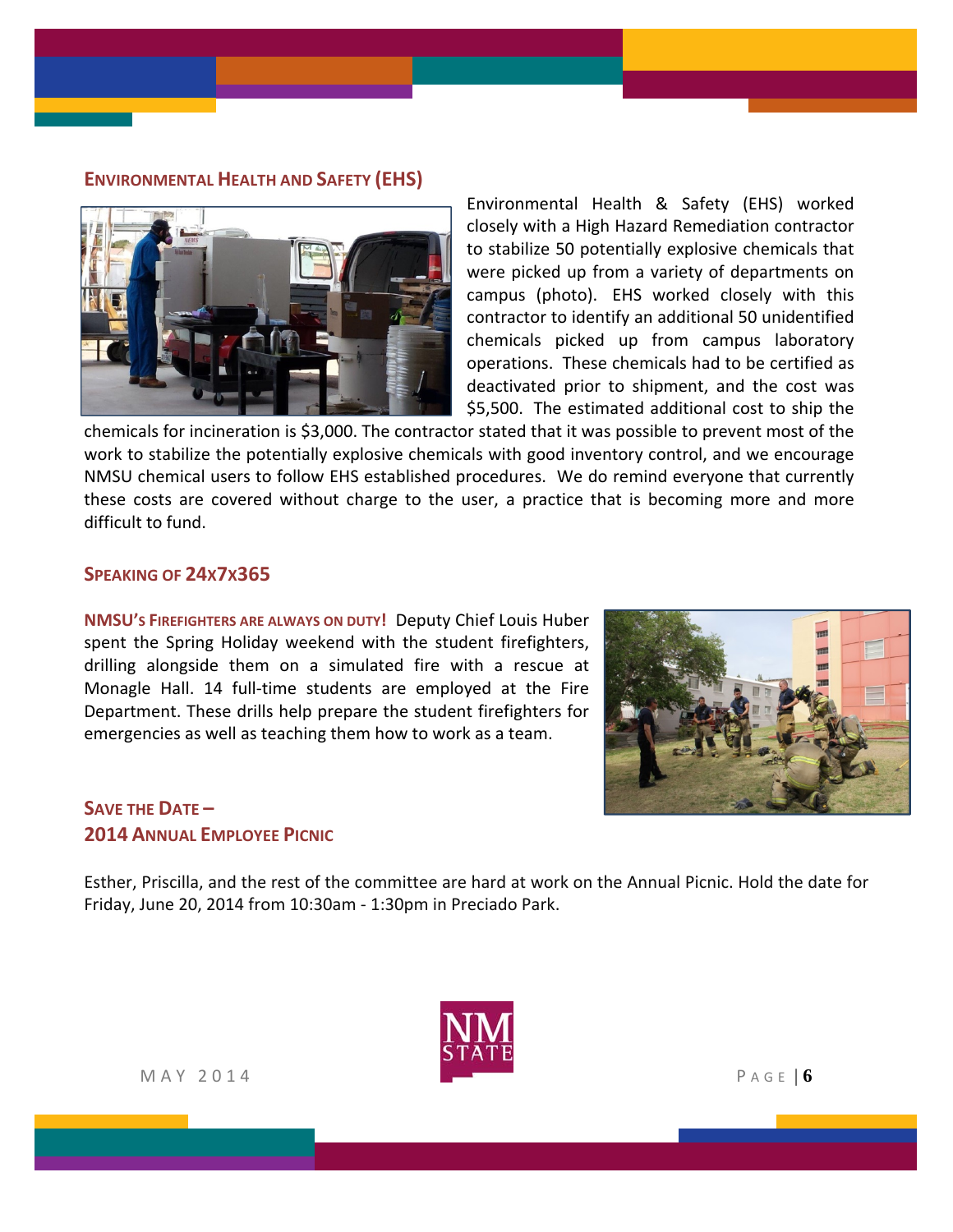

#### **CUSTOMER SERVICE SURVEY**

Facilities and Services wishes to convey our thanks to those of you who participated in our annual customer service survey.

A somewhat wise person once said that criticism is completely true, partially true, or patently false; in any event, one should thank the person and act upon the feedback to improve. In that spirit, we appreciate the many positive comments and we will act upon those that pointed out areas where we can improve. Sometimes constructive criticism can be painful, but asking for feedback and acting on it is the only way to improve our performance ‐ and improving is important to us.

2013 Facilities and Services Customer Service Survey:

http://facilities.nmsu.edu/wp‐[content/uploads/sites/57/2013/11/FS](http://facilities.nmsu.edu/wp-content/uploads/sites/57/2013/11/FS-Survey-2013.pdf)‐Survey‐2013.pdf

Facilities and Services Customer Services Surveys since 2009:

[http://facilities.nmsu.edu/customer](http://facilities.nmsu.edu/customer-surveys/)‐surveys/

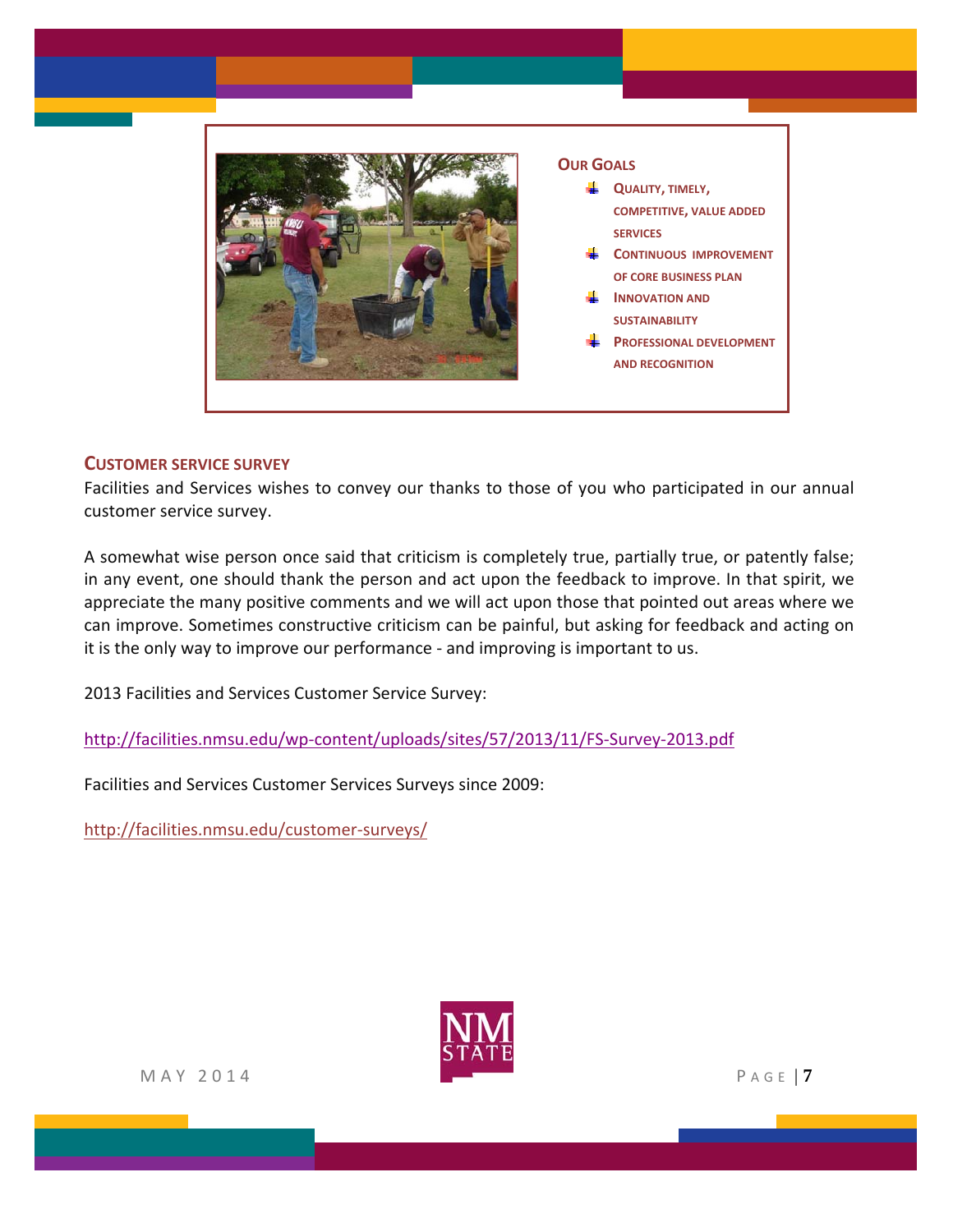

#### **BI‐ANNUAL EMPLOYEE SURVEY**

Also, we are proud of additional efforts that have been made towards continuous improvement. As part of the strategic planning effort in Administration and Finance, Commtech Transformations was selected to perform an Environmental Scan of each unit in the division. In addition, this last year Facilities and Services conducted an Employee Climate Survey through the Center for Organizational Excellence, and the results were so helpful that the entire Administration and Finance division decided to repeat the

initiative this year. While those results are still outstanding, we have provided links to the Environmental Scan and Facilities Services Employee Climate Survey.

Employee Engagement page with Environmental Scan and Center for the Organizational Excellence Employee Survey by department:

<http://facilities.nmsu.edu/employeeengagement/>

Administration and Finance Environmental Scan:

http://af-strategic-[planning.nmsu.edu/environmentalscanresults/](http://af-strategic-planning.nmsu.edu/environmentalscanresults/)

#### **STAFFING**

There were many comments about staffing levels in both surveys, and there have been changes in staffing since 2008 as we adjusted and realigned staffing levels to match those of other highly technical research institutions with similar square footage.

We spend a lot of time benchmarking our staffing and funding levels, because our organizational health is dependent upon our adoption of the most current practices in professional facilities management. While there are certainly some work units that could use additional help periodically, NMSU Facilities and Services is pretty well staffed and funded when compared to other universities, and it the metrics we develop that help us establish and maintain those staffing and funding levels.

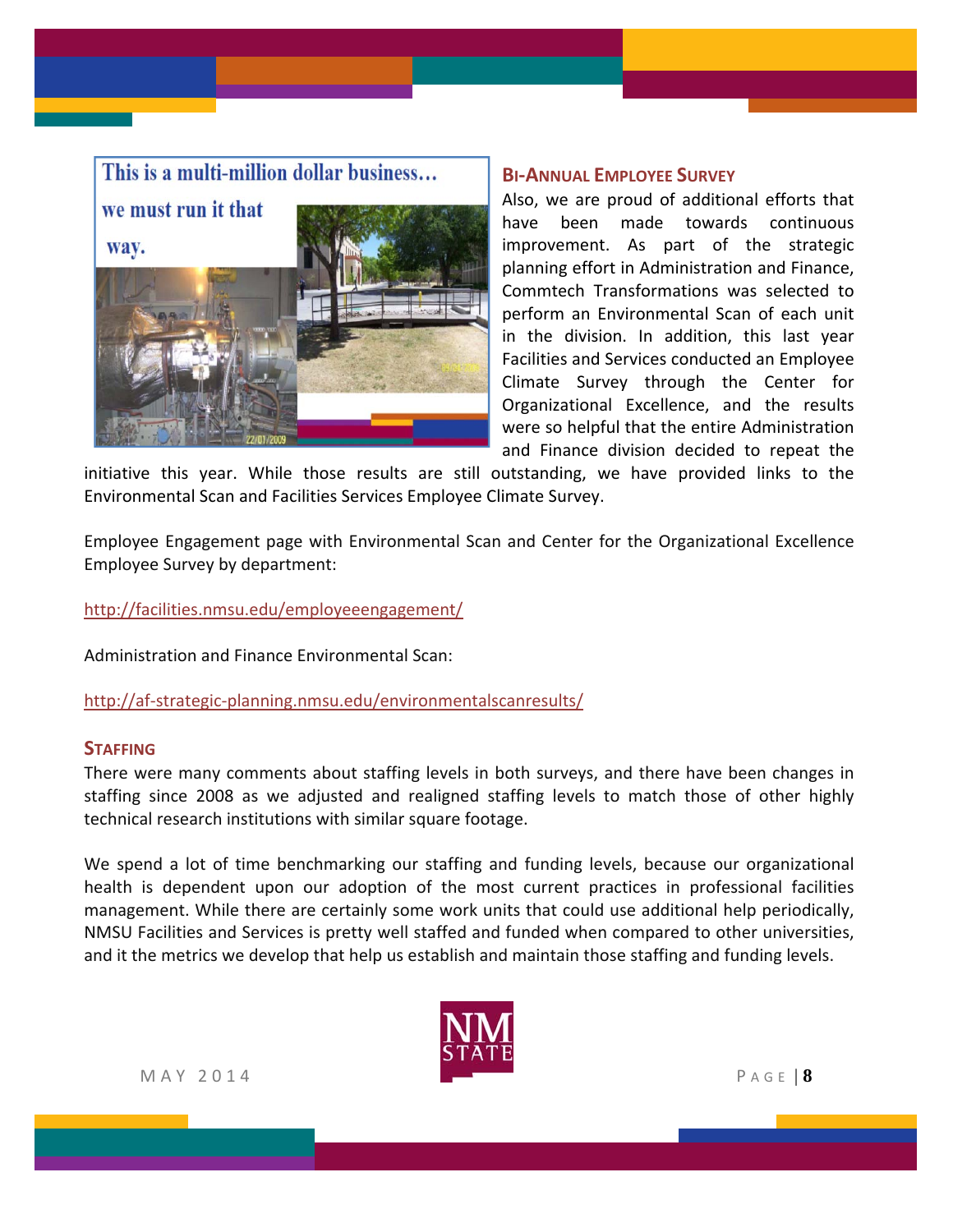#### **ENERGY PERFORMANCE CONTRACT**

We wish to remind everyone that the construction upgrades and retrofits for the newly signed energy performance contract with Ameresco are ready to begin. In buildings across the Las Cruces campus, you will see contractors begin construction on new lighting and mechanical systems to improve NMSU's energy efficiency and to help hold utility costs down. These improvements will be paid for through the savings generated by the project, and at the end of the performance period NMSU will be able to retain the almost \$2 million in annual savings as well as the accompanying infrastructure improvements.

Look for the CARE logo on signs and banners showing that NMSU is "*Conserving and Reducing Energy*." A new website will be launching soon to provide schedules, news, and updates on our progress. The campus and surrounding community will be invited to a groundbreaking ceremony in July to kick off this great project.

#### **MEMORIAL TURF**

The installation of the turf at memorial Stadium has started and there are some great videos here:

http://www.kvia.com/video/NMSU‐putting‐in‐synthetic‐turf/25988478

http://www.lcsun-news.com/las\_cruces-[news/ci\\_25761129/nmsu](http://www.lcsun-news.com/las_cruces-news/ci_25761129/nmsu-rips-up-grass-begin-turf-installation)-rips-up-grass-begin-turf-installation